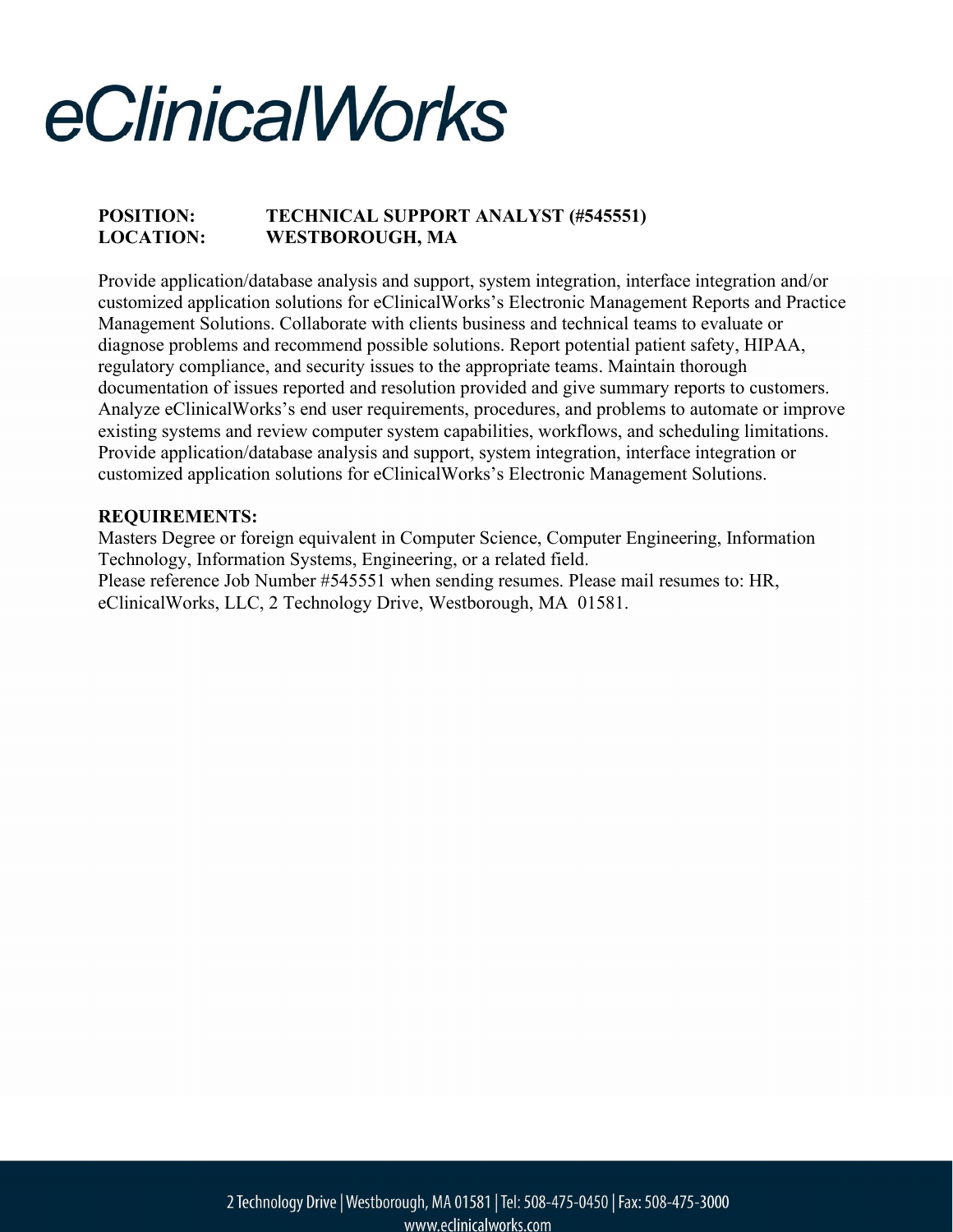## POSITION: SR. QA TEST ANALYST (#545265) LOCATION: WESTBOROUGH, MA

Develop, implement, and manage processes to ensure that products meet required specifications for quality, function, and reliability prior to delivery. Analyze requirements, especially around the MU CEHRT EHR-Certification Criterion - encompassing various aspects of eClinicalWorks's application specifically adhering to product certification standards and guidelines. Understand the scope of the test design with reference to scope of functionality adhering to Certification criterion. Lead development of the test approach, plan, and dependencies by extrapolating test scenarios and ensure that the data/data parameters used are clinically relevant and accurate. Report any defects and help analyzing and identifying P1 defects (reportable events if a defect affects any of the certification criteria and cases report bugs/glitches). Oversee peer review of test cases to ensure accountability and adherence to work product standards, organizational process standards and organizational quality expectations and needs. Develop and apply testing processes for new and existing products to meet industry standards and release goals.

#### REQUIREMENTS:

Masters Degree or foreign equivalent in Computer Science, Computer Engineering, Information Science, Management Information Systems (MIS), or a related field Please reference Job Number #545265 when sending resumes. Please mail resumes to: HR, eClinicalWorks, LLC, 2 Technology Drive, Westborough, MA 01581.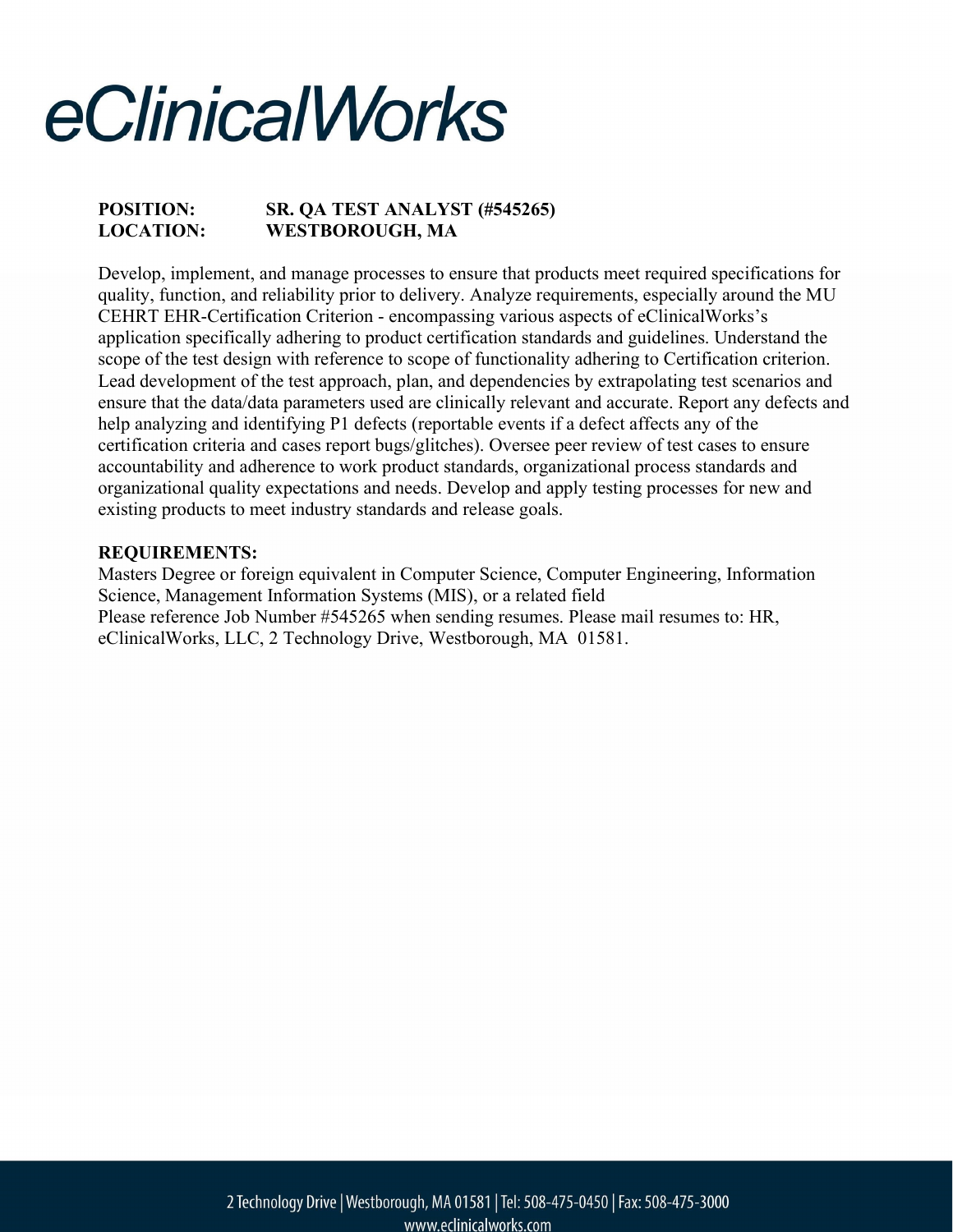## POSITION: STORAGE ENGINEER (#545439) LOCATION: WESTBOROUGH, MA

Will determine the technical design, planning, implementation, and the highest level of performance tuning and recovery procedures for mission critical enterprise systems. Implement strategies and solutions for keeping the servers up and running with maximum efficiency. Train new hires and other team members. Review project requests as needed, estimate time, and cost required to accomplish project.

### REQUIREMENTS:

Masters Degree or foreign equivalent in Computer Science, Computer Engineering, Information Science, Management Information Systems (MIS) or related fields. Please reference Job Number #545439 when sending resumes. Please mail resumes to: HR, eClinicalWorks, LLC, 2 Technology Drive, Westborough, MA 01581.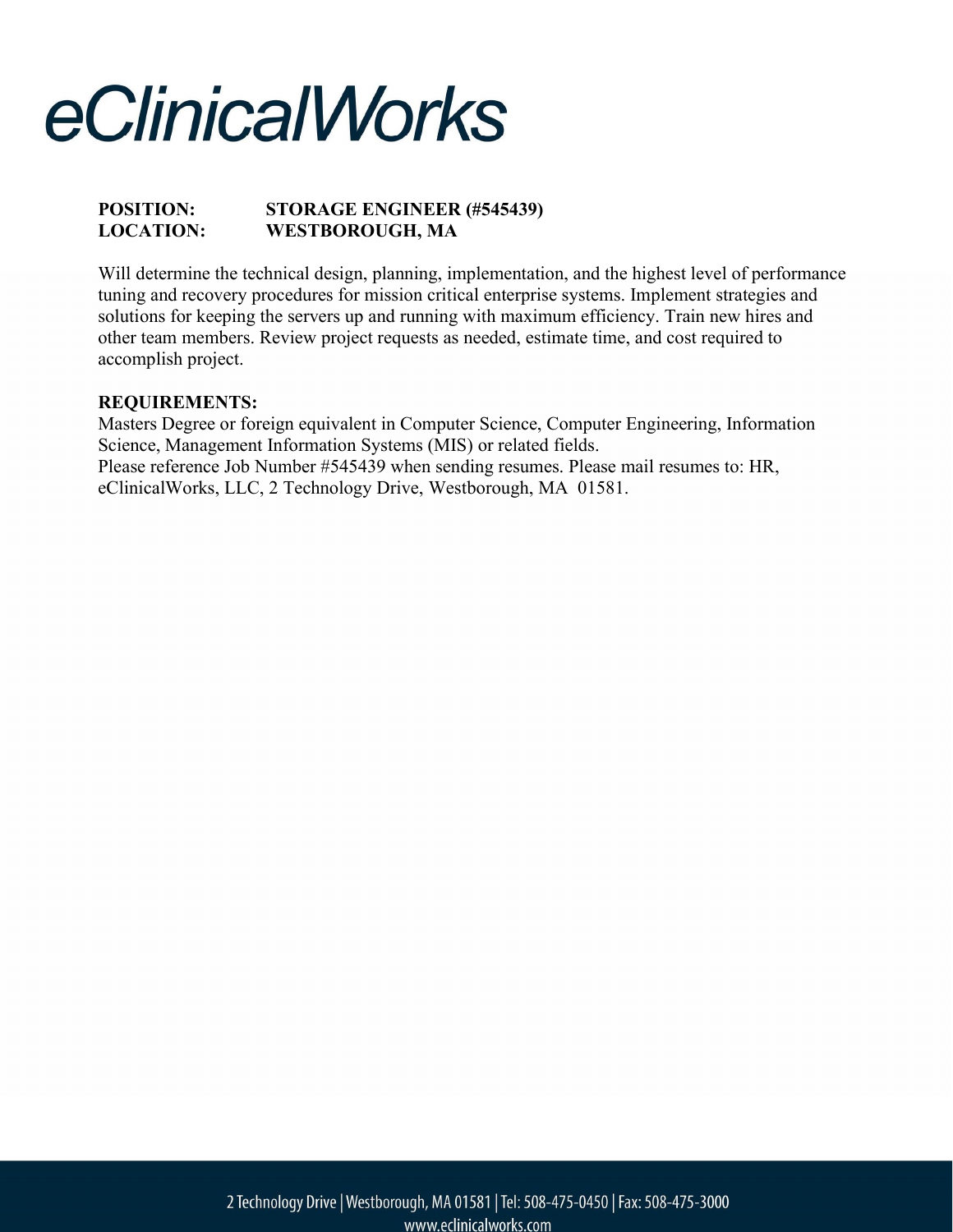### POSITION: EMR PROJECT MANAGER (#545402) LOCATION: WESTBOROUGH, MA

Will work effectively across lines of business and across the organization including interactions with Cross Functional teams (e.g. Sales, Product Management, Implementation, DevOps, Development, Release Management, Accounting etc.). Discover, Design and Establish new processes while creating, managing and tactically executing project plans to implement new services and technology solutions the business unit comes up with. Identify project RISKS and come up with successful risk mitigation strategies. Maintain day-to-day communication with involved teams/stakeholders for purposes of, managing customer expectations, avoiding scope creeps, managing project slippage, issue mitigation, resolving customer escalations, and other activities necessary to assist in the facilitation of a successful win-win relation. Responsible for building and maintaining relationships with Customer Stake Holders, seeking ways to increase customer adoption and satisfaction. While also identifying sales opportunities and recommend other services that will help customer meet their business goals by becoming a Subject Matter Expert (SME).

#### REQUIREMENTS:

Masters Degree or foreign equivalent in Business Analytics, Business Administration, Computer Science, Information Sciences, Technology Management, Engineering, Management Information System (MIS) or related fields.

Please reference Job Number #545402 when sending resumes. Please mail resumes to: HR, eClinicalWorks, LLC, 2 Technology Drive, Westborough, MA 01581.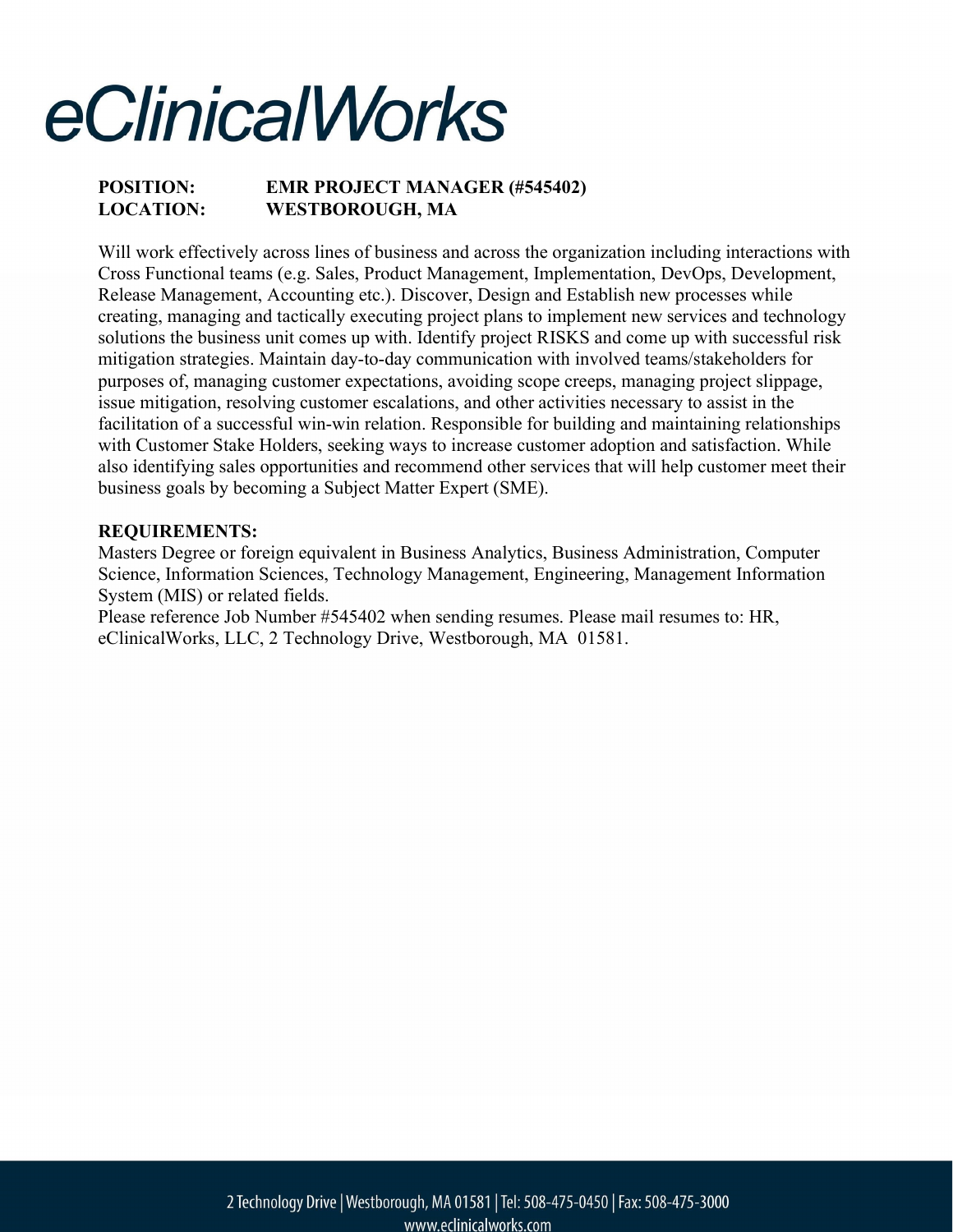## POSITION: DATABASE ENGINEER (#619620) LOCATION: WESTBOROUGH, MA

Approve schedule plan and supervise the installation and testing of new products and improvements to computer systems, such as the installation of new databases. Provide recommendations based on the testing results to the clients. Implement database strategies and solutions and provide database support for software development/applications for eClinicalWorks EMR implementation. Provide group training and supports appropriate use of the application, utilizing expert knowledge of the physician clinical workflows. Train users and answer questions and specify users and user access for each segment of database. As required create users in the database for different roles for maintenance of the database, backup and train the users and educates them how to perform further actions with the help of these database users. Review project requests describing database user needs to estimate time and cost required to accomplish project. Design, deployment and installation of database services to EMR and Practice Management software for eClinicalWorks hosted System as Service (SAAS) architecture with SQL Server 2008R2\2012 and MySQL. Troubleshoot system environments and manage technical action logs to resolve bugs/issues with Database Management System (DBMS) software and provide outage resolution support; monitor for recurring database issues, and maintain database to ensure data integrity. Ensure the data integrity is maintained by performing maintenance tasks on the database. Maintains a technical level of knowledge for all supported systems. This includes expertise in utilities, operating systems, and system management.

#### REQUIREMENTS:

Bachelors Degree or foreign equivalent in Information Systems, Computer Information Systems, Computer Science, Engineering or a related field.

Please reference Job Number #619620 when sending resumes. Please mail resumes to: HR, eClinicalWorks, LLC, 2 Technology Drive, Westborough, MA 01581.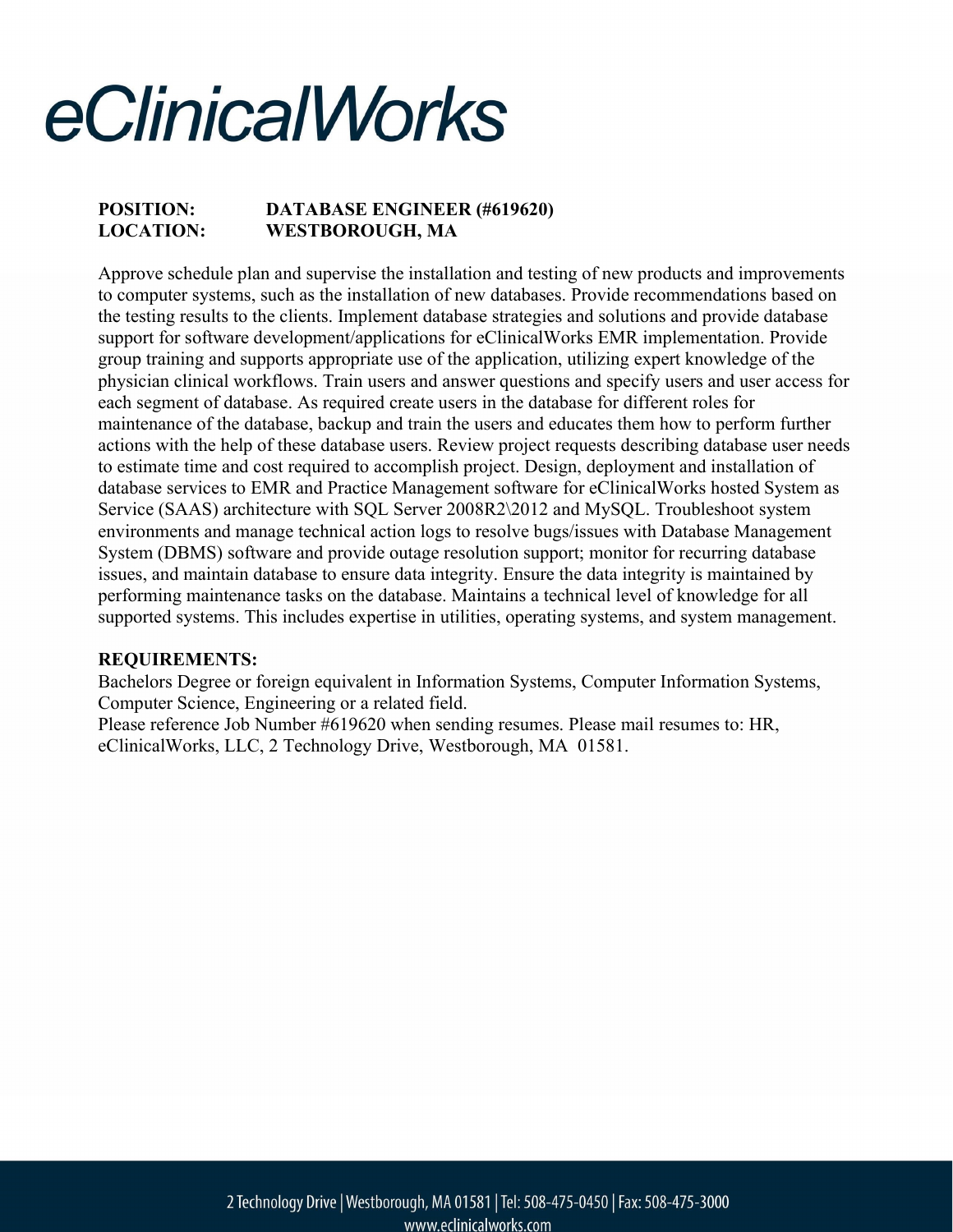## POSITION: HEALTHCARE BUSINESS INTELLIGENCE ANALYST (#556594) LOCATION: WESTBOROUGH, MA

Will provide training on the Business Intelligence tool (eBO) including Canned Reports, Navigation and automation, Report Authoring, and Specialty Reporting packages via onsite or remote sessions, or as an online web-based course. Provide clients with requested custom reports. Develop client requested custom reports using Business Intelligence tools and SQL. Conduct eBO Reporting Demonstrations either onsite or using a web-based meeting tool. Conducts Quality Assurance processes on all custom reports, canned reports, and specialty reports to ensure they are error free. Conduct or coordinate tests to ensure that intelligence is consistent with defined needs. Work closely with the sales team to procure new eBO clients. Conduct regular Webinars to go over the various modules / options available to the clients that they might not be aware of. Use Project Management functions within eManager (eClinicalWorks internal Project Management and CRM Tool) to create, plan, track, and close out client projects. Manage timely flow of business intelligence information to users. BI Implementation Project Timelines are discussed and kept during the implementation. Collaborate with other eClinicalWorks teams in the development and maintenance of new reporting projects. Enter, transcribe, record, store, or maintain information in written or electronic/magnetic form. Provide workflow analysis to help clients optimize eBO reporting functionality. Provide mentoring to new Business Intelligence employees. Provide Reporting / Business Intelligence support. Provide R&D using Business Intelligence tools and SQL. Travel is required up to 30% annually.

#### REQUIREMENTS:

Masters Degree or foreign equivalent in Management Information Systems (MIS), Business Analytics, Business Administration, Computer Science, Engineering or a related field. Please reference Job Number #556594 when sending resumes. Please mail resumes to: HR, eClinicalWorks, LLC, 2 Technology Drive, Westborough, MA 01581.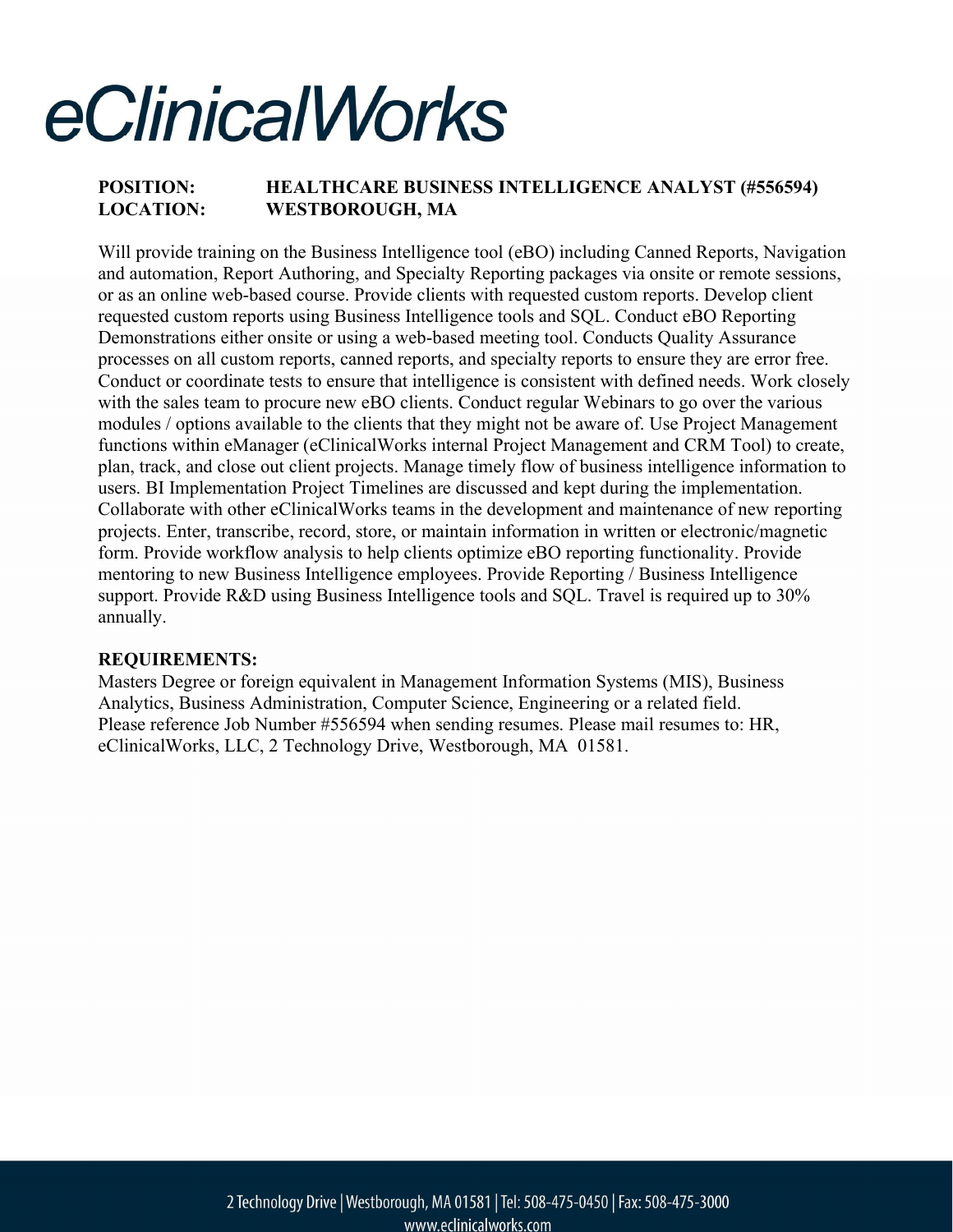### POSITION: SOFTWARE ENGINEER (#562884) LOCATION: WESTBOROUGH, MA

Will write complex high-quality code with testability, readability, edge cases, security, and errors in mind. Design, develop, test and be part of implementation. Work with product analysts and product managers going through the requirements. Read functional specifications and translate into a work product. Write comprehensive Design Specifications as a work product derived from Functional Specifications. Design functions that are aligned with the overall architecture with scalability, maintainability, readability, reliability, and security. Participate and contribute to sprint planning activities in the agile framework. Develop a system that is deployed on cloud and on-premises medical practices. Follow standards & practices, and processes. Regularly discuss improvements with their team. Sometimes collaborates with others to improve organizational practices and processes. Participate in all stages of SDLC. Will be responsible for Quality Assurance. Develop and write unit test cases and integration tests to deliver high quality product. Ensure high success rates for test cases and improve quality and coverage across various modules.

#### REQUIREMENTS:

Bachelors degree or foreign equivalent in Computer Science, Computer Engineering, Information Systems, Information Technology, Engineering or a closely related field. Please reference Job Number #562884 when sending resumes. Please mail resumes to: HR, eClinicalWorks, LLC, 2 Technology Drive, Westborough, MA 01581.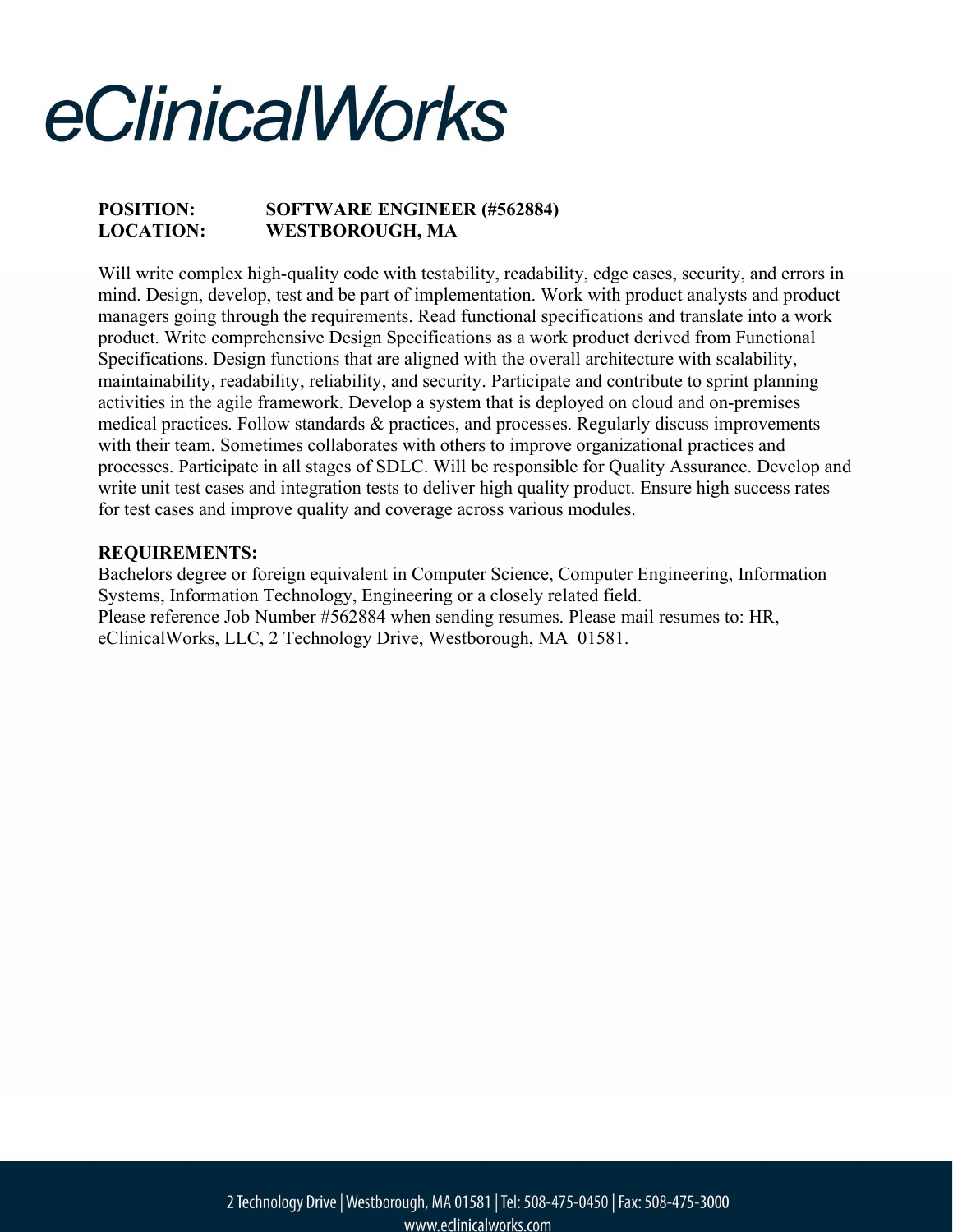### POSITION: EMR PRODUCT ANALYST (#619311) LOCATION: WESTBOROUGH, MA

Define product visions, strategies, and roadmaps for eClinicalWorks's Line of Business. Manage Software Development Life Cycle (SDLC) stages for a product from ideation through sunset, while ensuring that deliverables are understood, and releases are delivered on time. Write Functional Specifications documents (FSDs), detailing concrete business requirements from clients. Develop user cases, workflow chart documents, and revise product design procedures, test procedures, and quality standards. Work with the design and engineering teams to translate requirements. Create rapid prototypes, sitemaps, user flows, and assist in the User Experience (UX) design to define new user interfaces and product flows. Work with cross functional teams to deliver high quality products to the customers and work with Quality Assurance Engineers to create test plans. Act as a liaison between interfaces, data migration, reporting, and other internal teams. Collect and analyze feedback from customers, stakeholders and other teams to shape requirements, features and products. Travel is required 15% of time annually.

#### REQUIREMENTS:

Bachelors Degree or foreign equivalent in Computer Engineering, Computer Science, Information Technology, Engineering, Business Administration, or a related field. Please reference Job Number #619311when sending resumes. Please mail resumes to: HR, eClinicalWorks, LLC, 2 Technology Drive, Westborough, MA 01581.